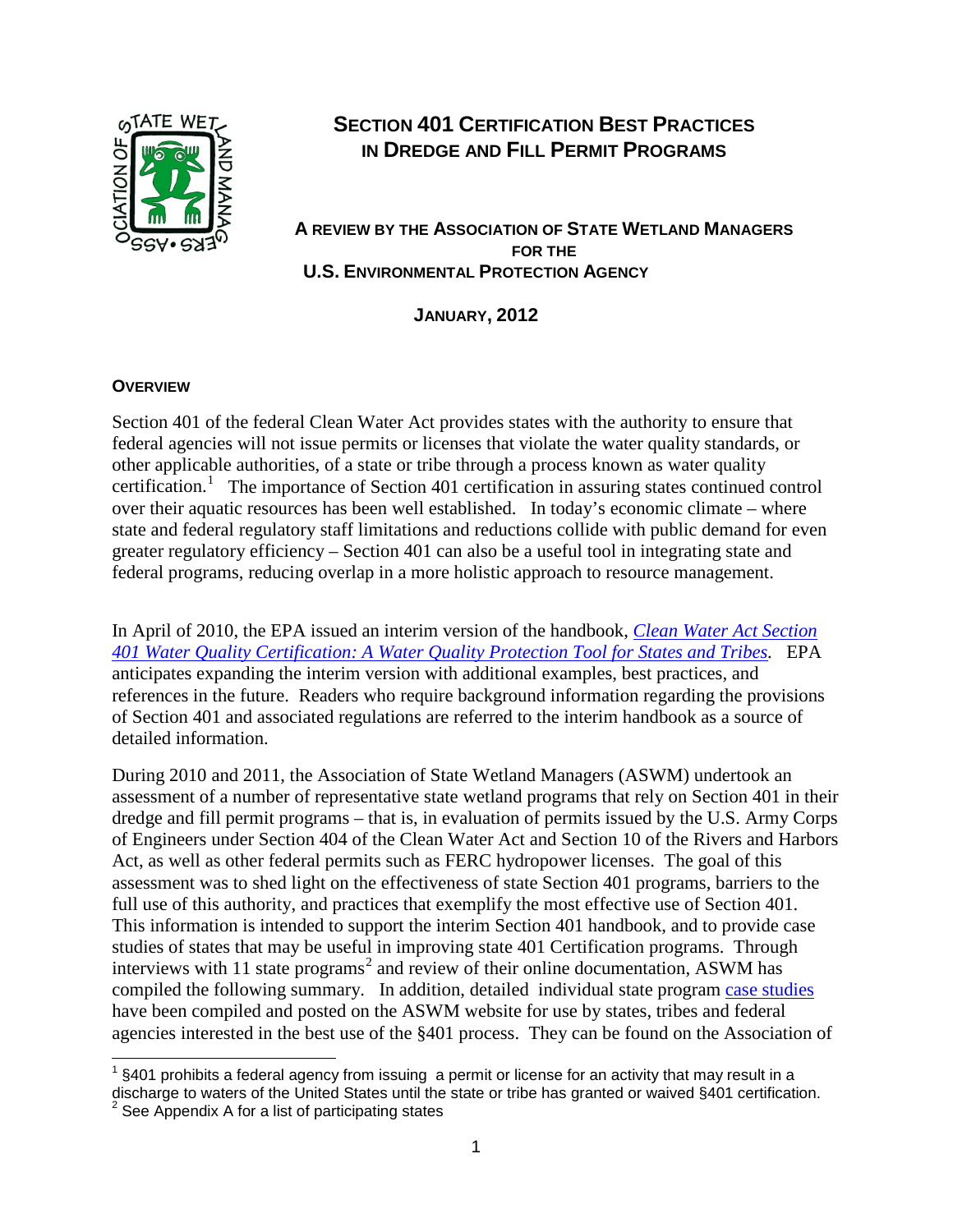State Wetland Mangers' website, [http://aswm.org](http://aswm.org/) under 'Wetland Programs', ['401 Certification'.](http://aswm.org/wetland-programs/401-certification)

## **HOW STATE AND TRIBAL DREDGE AND FILL PROGRAMS USE SECTION 401**

The Clean Water Act allows states and tribes<sup>[3](#page-1-0)</sup> a great deal of discretion in development of  $401$ certification procedures. A given state may contribute more or less staff effort, and take on more or less responsibility for the final permitting or licensing decision, depending upon multiple factors. These include but are not limited to the scope of state or tribal water quality regulations, state concerns with water issues and other resource management priorities, rates of wetland loss, land use policies, number of staff available, and public support.

Not surprisingly, states that assume greater program responsibility under Section 401 are more likely to recognize benefits for the state and the public. However, even in states with lower development pressure and a more limited aquatic resource management program, Section 401 provides the state with assurance that state standards will be met federal permitting. For purposes of discussion only, we are grouping state programs into three broad categories:

- 1. **Base level** state 401 programs where the states use Section 401 certification as their primary authority to control dredge and fill impacts, having limited to no independent state authority to regulate placement of fill or otherwise alter wetlands or other waters. (ID, LA, MO, TX)
- 2. **Intermediate level** state 401 programs where the state contribute significantly to dredge and fill permit review, but still relies heavily on the Corps and on the authority of the federal program (DE, GA, KY, TN, SC)
- 3. **Robust** state 401 programs that fully integrate state and federal authorities, with greater state autonomy. (NC, WI)

In reality, the extent of state responsibility under 401 is not this discrete—being more of a continuum—but these groups are useful for summarizing program operations. Below, we review the typical practices found at each of the three general levels.

- *1. Base level: Characteristics of a Section 401 program, with limited other state authority* 
	- Authority. Section 401 certification, together with state water quality standards, provides the primary process for state control of dredge and fill activities. Water quality standards may lack wetland specific criteria, but states may rely on narrative standards for designated or beneficial uses, or in numerical standards for toxic materials or dissolved oxygen (especially in streams).
	- Review process. The state's review of a proposed activity is typically based on a Corps (or joint) public notice, or on a review of Corps decision document or draft permit. The

<span id="page-1-0"></span> $3$  Tribes do not automatically have authority under Section 401, but can be approved to make use of this process by the U.S. EPA. If a tribe has not been approved to operate its own 401 program, then EPA provides water quality certification for the tribe.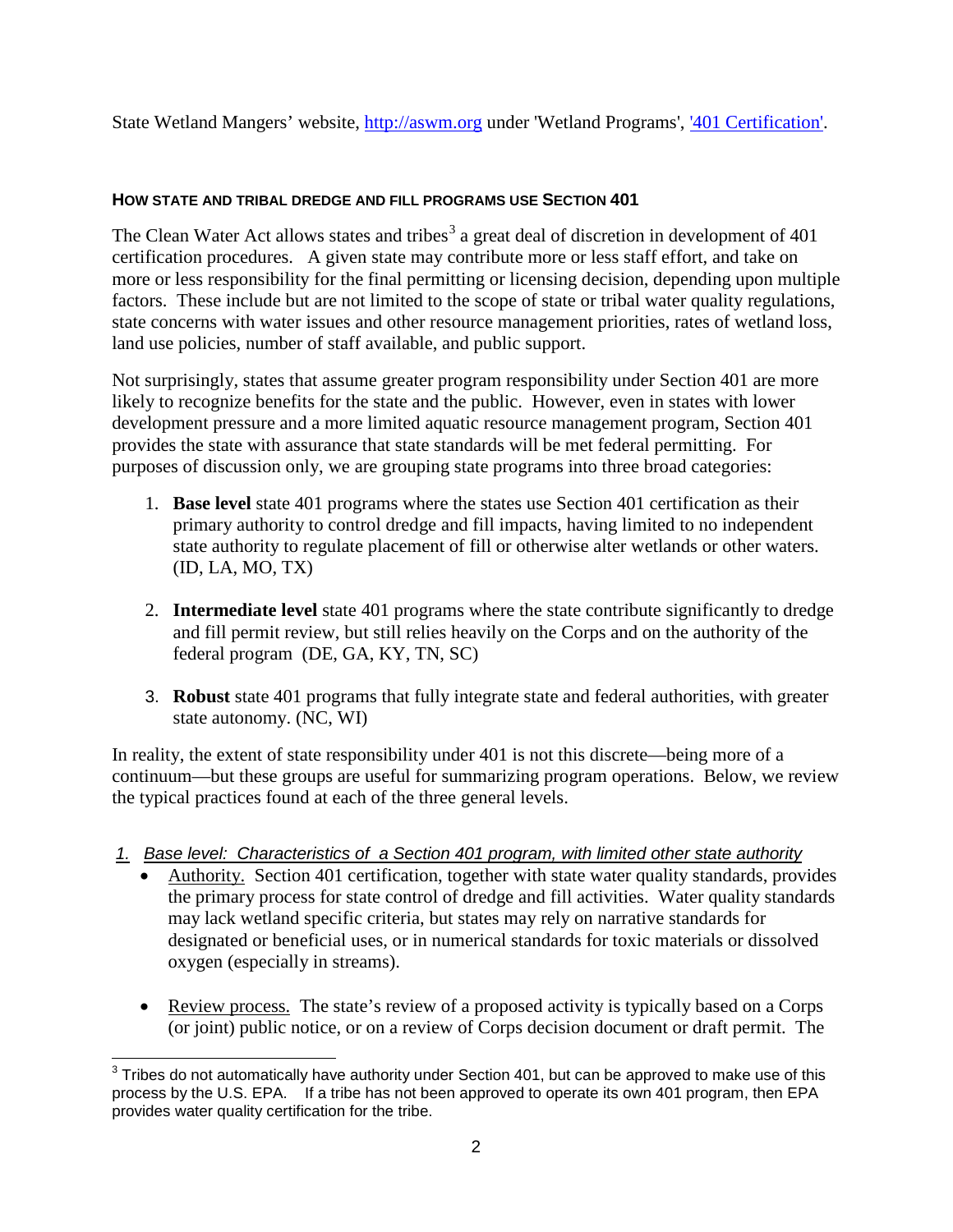state does not typically review the permit application itself, but relies on information compiled by the Corps, and comments on the decisions made by the Corps. On some occasions, state staff may work directly with a permit applicant.

- Interagency coordination. Input from other state agencies or authorities is limited, although stronger state programs such as state Coastal Zone Management programs, may coordinate with the 401 certification process.
- Overall scope of state-federal review process. Coordination with the state through Section 401 does not typically expand the overall scope of the state-federal review, either in terms of jurisdiction or consideration of project impacts. The 401 certification is based almost completely on federal requirements (including state water quality standards).
- Certification of general permits. States provide 401 certification of Nationwide General Permits (NWPs), but most often negotiate only limited changes in the federal NWP categories. Review of smaller individual and general permit authorizations, especially those made under NWPs, may be waived, with a priority given to projects with larger potential impacts. States may have developed general conditions or BMPs that are automatically applied to smaller projects, but otherwise provide limited input after the NWP certification process.
- Compliance and enforcement. *S*tates that rely on 401 certification rather than their own independent regulatory program typically do not operate a compliance and enforcement program, relying on the Corps of Engineers and EPA. In some instances this results in a gap in enforcement, where the Corps is limited in its ability to enforce provisions of state water quality standards that extend beyond federal requirements.
- Staff levels. These states tend to have limited technical staff dedicated to the 401 program, a total of about  $1 - 4$  FTEs in the states that participated in this review.
- *2. Intermediate level: Characteristics of Section 401 programs with increased integration of state regulations and increased state responsibility*
	- Authority. A number of states operate a regulatory program that is based largely on Section 401 Certification, but that also incorporates independent state authorities. Others utilize state water quality standards that include substantial wetland provisions, or that parallel aspects of the 404(b)(1) guidelines (e.g. Delaware). States may have greater authority in some geographic areas than others – for example, in South Carolina, the state has stronger regulations within the coastal zone. Reliance on the Corps may thus vary depending on the location and type of project.
	- Review process. These states typically base their project review on a (joint) permit application, and/or the Corps public notice for IPs. State technical staff provide independent technical review of at least some categories of applications. State staff are also more likely to work directly with the applicant. For example, Georgia uses preapplication meetings to identify and obtain project modifications needed for certification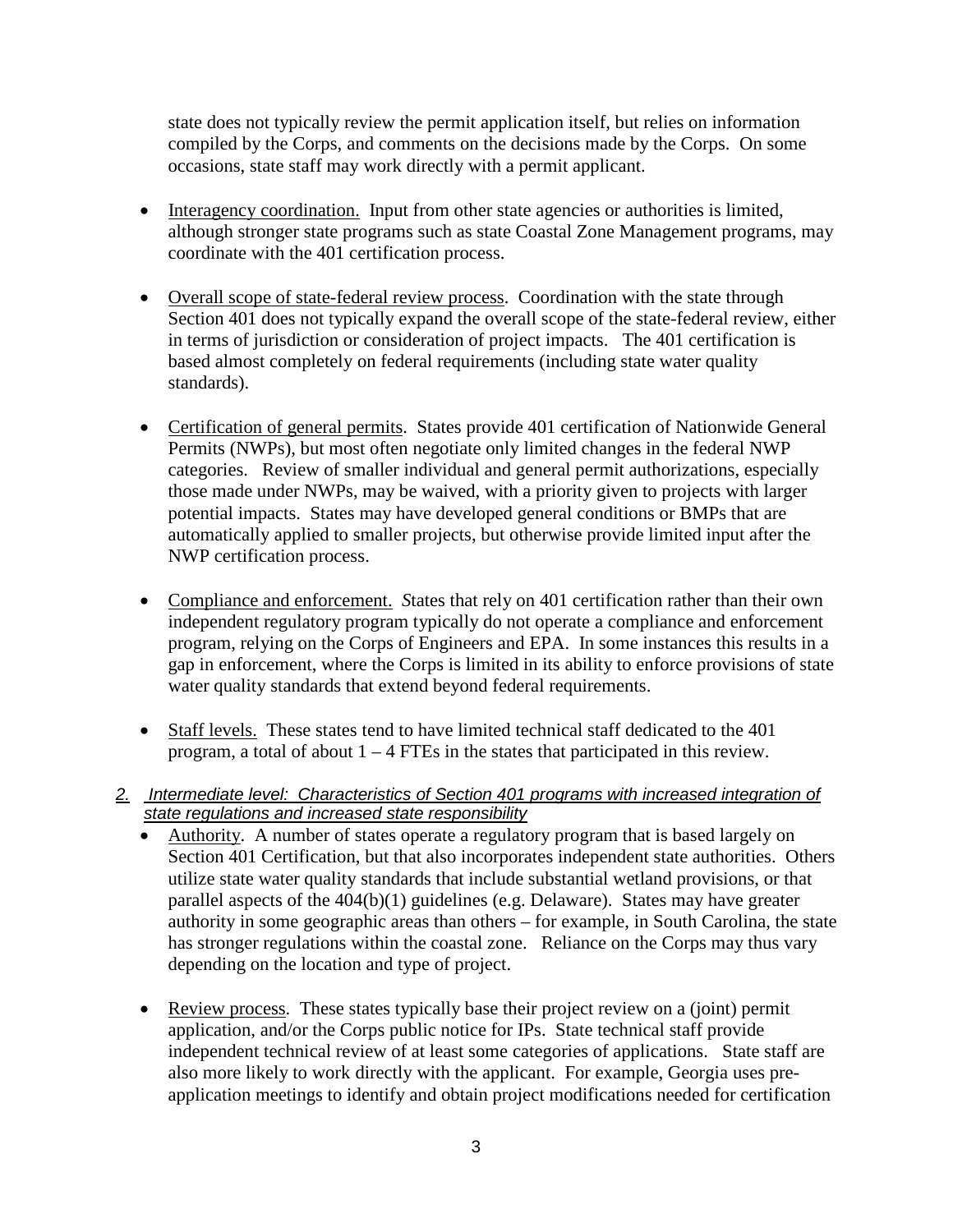early in the permit process. Permit conditions are coordinated between state and federal agencies, e.g., Kentucky is among the states that coordinate with the Corps to define and agree on mitigation requirements. In general, regulatory responsibility in these states is shared between the Corps and the state, with technical input from both the Corps and the state agency(ies), although the Corps retains ultimate responsibility to assure compliance with federal laws (Section 10/404).

- Interagency coordination. Intermediate 401 programs typically incorporate comments from a number of other state programs and agencies; the coordinated state-federal review also blends review required under other state programs. For example, Kentucky's program combines 401 certification with review of required state Department of Mining permits, coordinating requirements with those of the federal Surface Mining and Coal Reclamation Act. A number of states incorporate consideration of stormwater impacts, flood management, protection of rare resources, transportation needs, or other related issues. States may also coordinate with a range of regional agencies, such as the Tennessee Valley Authority, and federal programs including Coastal Zone Management, the National Marine Fisheries Service, FEMA and FERC. This provides a more holistic review of the project, while streamlining the process for the applicant.
- Combined scope of state-federal program. The integrated state-federal review may be more expansive than either level of government can provide independently. Some states have the legal authority to regulate isolated waters that are no longer under federal jurisdiction. States may also consider resource management measures that extend beyond Section 404 federal regulations, e.g. consideration of the need for buffer zones. On the other hand, Section 401 certification allows states to consider impacts in some areas where there may not be independent state authority.
- Certification of general permits. These states are more likely to condition or deny 401 certifications for NWPs, necessitating individual 401 certification review on a project basis. They may require individual 401 certification review for impacts to particular resources that are important to the state, e.g. Kentucky requires an individual water quality certification for otherwise minor impacts to coldwater streams. Delaware reviews individual GP authorizations only in ecologically sensitive areas of the state. Some states also negotiate Regional General Permits with the Corps (e.g. Georgia). On the other hand, in some state programs, staff may spend little or no time reviewing the majority of projects that are authorized under NWPs.
- Compliance and enforcement. These states may or may not have independent compliance and enforcement authority. Some rely primarily on EPA and the Corps for enforcement, but may provide technical assistance. Others have authority to enforce water quality standards or other state regulations. For example, Georgia notes that they are careful to ensure that conditional certifications have a nexus with state law, since they rely on that state authority when taking an enforcement action. States may have established agreements with the Corps to coordinate compliance and enforcement. Tennessee has made a request to the U.S. Attorney's office to develop a process for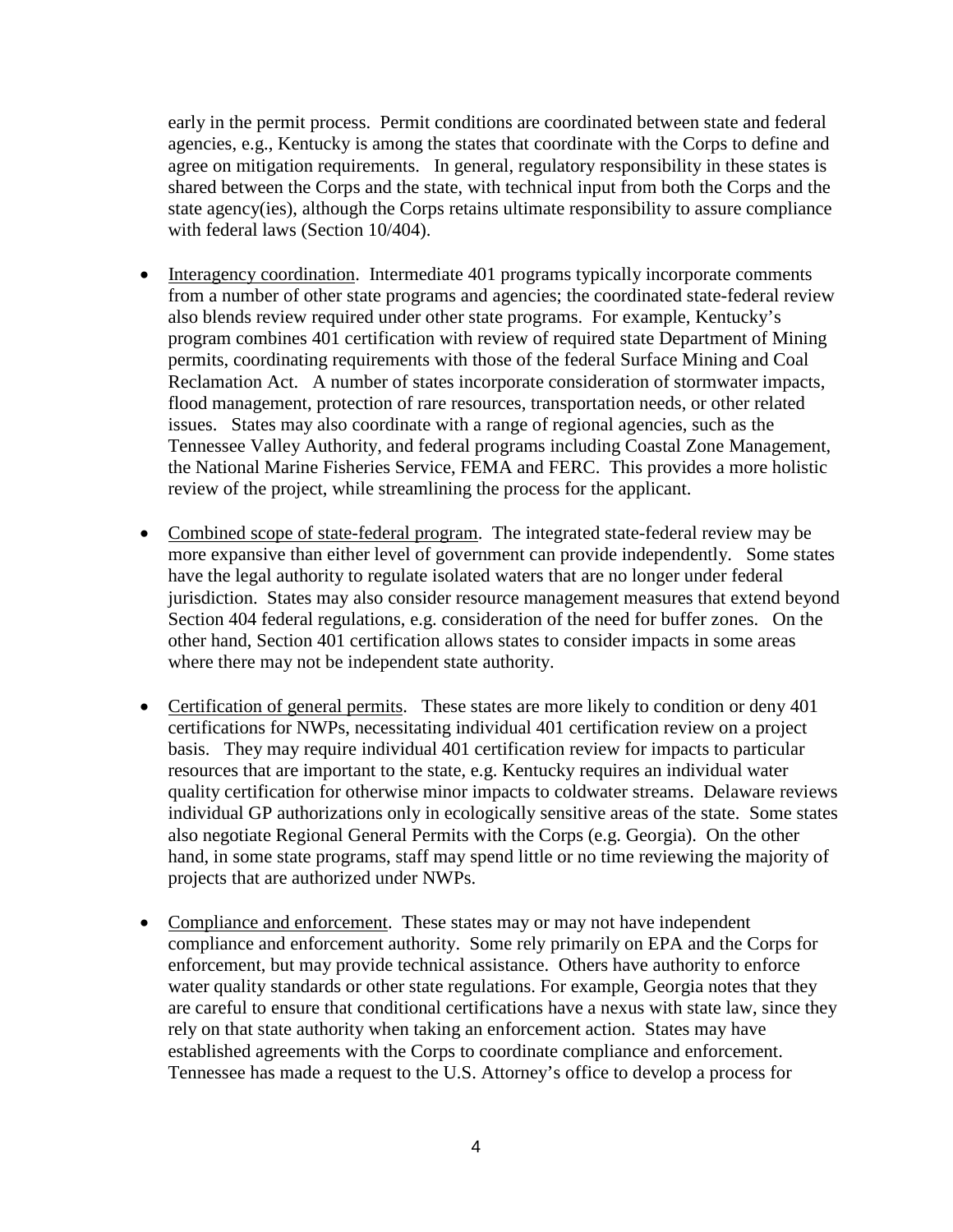improved coordination of state-federal enforcement actions.

• Staff levels. States with these program responsibilities typically have greater human resources dedicated to the program. Although responsibilities may be spread over multiple programs, staff dedicated to 401 certification and related programs may range from about  $6 - 28$  FTEs. States with a smaller number of FTEs believe that they are understaffed.

## *3. Robust programs: Characteristics of Section 401 as a component of a highly independent state permit program*

- Authority. Two of the states that we evaluated North Carolina and Wisconsin clearly have more robust Section 401 programs under which the state has a higher level of responsibility in the coordinated state-federal dredge and fill regulatory programs. Both of these states have developed wetland specific water quality standards that parallel aspects of the 404(b)(1)Guidelines. Both also use independent state authorities to support aspects of their programs.
- Review process. Both of these states routinely review applications for individual permits, and authorizations under general permits for categories of activities that have not previously been certified. Typically, both the state and the Corps review larger individual permit applications, but the Corps may accept the state review and decision on general permit authorizations (adopting the state decision in a federal document). Both states may request additional information regarding the proposed project and routinely work with permit applicants. Wisconsin uses pre-application meetings to provide early consultation with the public.

Wisconsin and North Carolina have taken somewhat different approaches to coordinating review and sharing review responsibilities with the Corps – both have been effective. For individual permits, North Carolina relies on the Corps to focus on sequencing issues under the  $404(b)(1)$  guidelines, while state staff focus on state water quality issues. By contrast, the Wisconsin DNR has developed water quality standards that closely mirror the 404(b)(1) guidelines, and strongly applies those standards. For general permits, North Carolina indicates that it does more of the "heavy lifting" —which means it takes on a greater share of the overall responsibility for regulatory review—and is more careful to review federal sequencing requirements in evaluation of authorizations under NWPs. Wisconsin, by contrast, has negotiated a Regional General Permit that replaces all of the NWPs, except in Section 10 waters. The conditions of the Regional General Permit reflect WDNR concerns, and thus they may give more cursory review to general permit projects having more limited impacts.

• Interagency coordination. Both of these states have developed regulatory processes that integrate coordination with multiple other state and federal authorities, including state Coastal Zone Management programs, state land use and soil erosion programs, floodplain protection and management, and other programs. Field review may be carried out in cooperation with Corps of Engineers staff as necessary to confirm jurisdictional boundaries, and to review other issues. Wisconsin has developed an MOA with the U.S.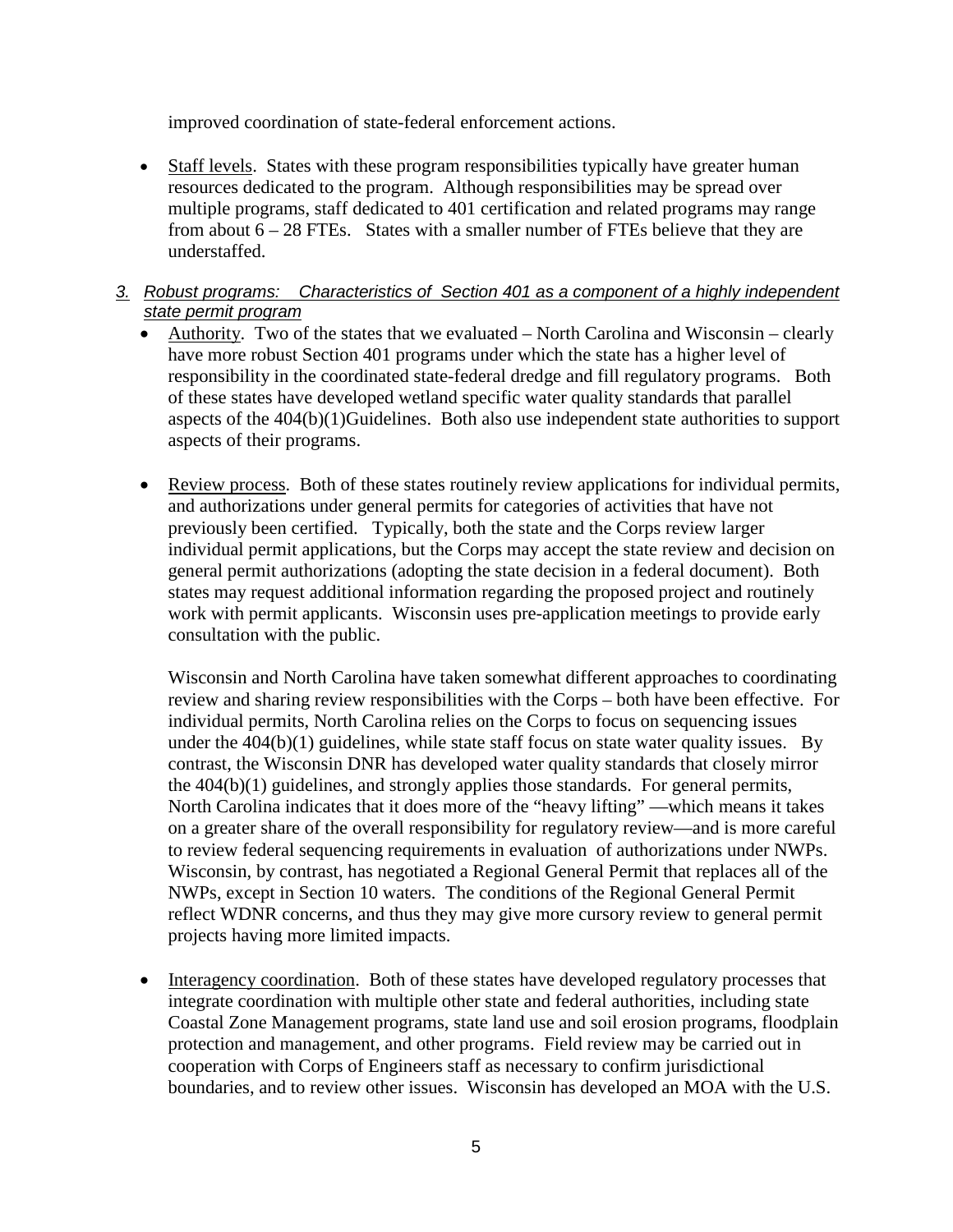Fish and Wildlife Service to address the particular needs of wetland restoration projects.

- Overall scope of state federal review process. Both North Carolina and Wisconsin have the authority to regulate some areas that may not be under federal jurisdiction, such as isolated wetlands. Wisconsin developed this regulatory authority specifically in response to the SWANCC decision, while North Carolina determined that existing water quality regulations provided the needed authority. North Carolina has a very strong stream evaluation and mitigation program that strengthens the Corps evaluation. Wisconsin has shoreline zoning provisions that add to the overall protection and management of lakes and streams. Both states thus provide a very highly integrated approach to protection and regulation of aquatic resources, which maximizes resource protection.
- Certification of general permits. In order to align state authorities and federal review, and to address concerns with cumulative impacts, these states are more likely to condition or deny 401 certifications for NWPs, necessitating individual 401 certification review on a project-by-project basis. As noted above, in Wisconsin the NWPs have been totally replaced by a Regional Permit negotiated by the state and the Corps District (except in Section 10 waters). States may also condition their 401 certification of NWPs to request direct state review of authorizations through a required pre-discharge notification (PDN); comments or conditions included in that review become part of the authorizations.
- Compliance and enforcement. Both Wisconsin and North Carolina maintain independent compliance and enforcement programs, cooperating with the Corps and EPA as appropriate. Wisconsin has established a multi-agency enforcement task force that includes the U.S. Department of Justice, the EPA, the Corps, the WI Department of Justice, and the WI DNR. This task force is useful in proving notice of violations to all agencies, and coordination of actions taken by the agencies. Wisconsin is also seeking the authority to write citations for some violations.
- Staff levels. Consistent with the scope of these programs, these states have 25-35 established FTEs, although both note that numerous positions may be vacant depending upon economic conditions. However, these programs are flexible enough to redistribute responsibility between the state and federal agencies when either side has program limitations.

## **ADVANTAGES OF SECTION 401**

1. Availability. The provisions of Section 401 are available to all states and approved tribes without the need for additional state legislation<sup>[4](#page-5-0)</sup>. Any state can take advantage of this opportunity to review federal regulatory actions to the extent that the state desires. Although there is a (generous) time limit for state response, federal agencies cannot ignore comments that are submitted by a state, including denial of water quality

<span id="page-5-0"></span> <sup>4</sup> The U.S. EPA may complete the 401 certification process for those tribes that have not yet established their own water quality standards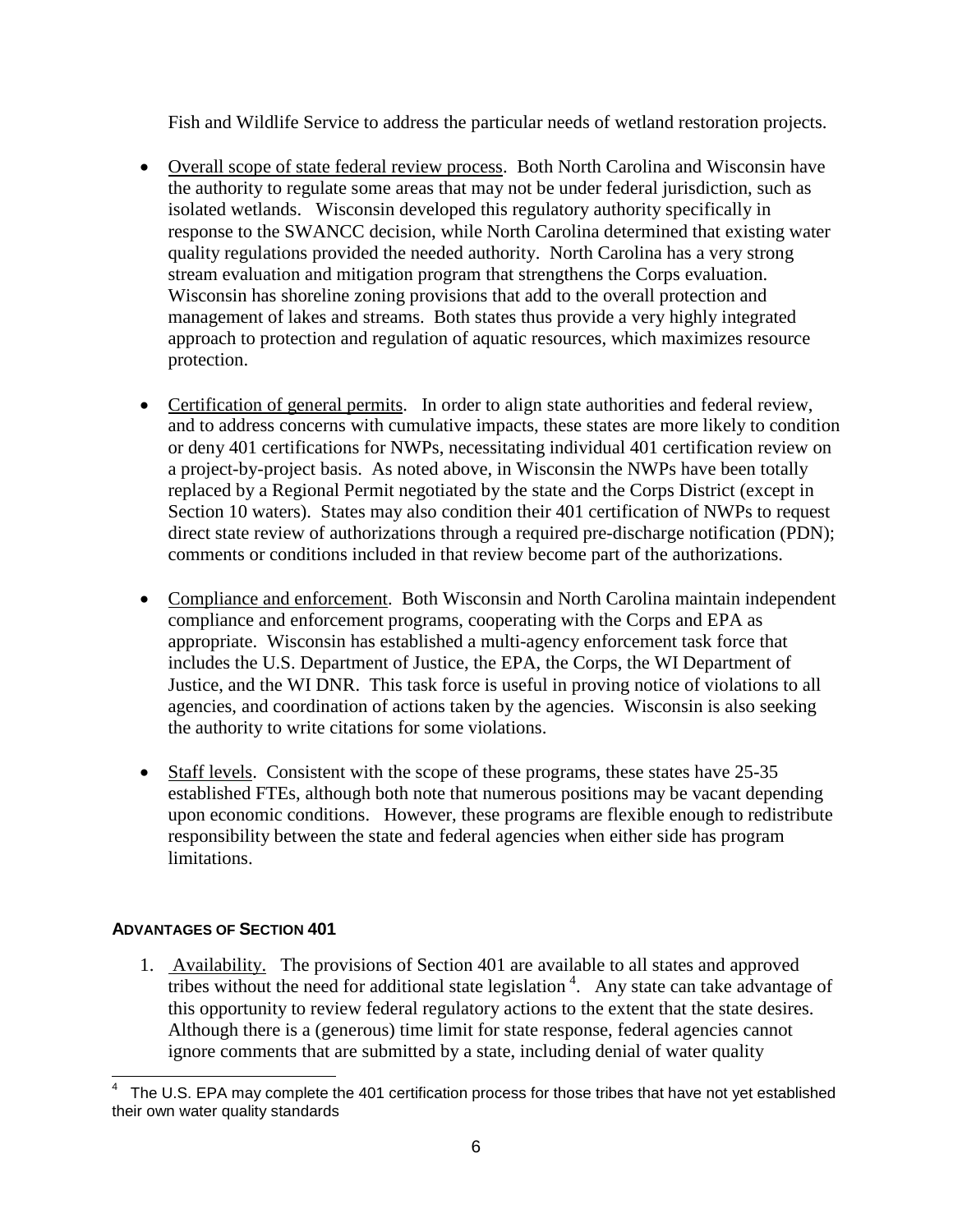certification. The federal agencies also generally have an authority to assure compliance with the conditions to a state or tribal certification, at least to the extent that such conditions are authorized under federal law.

A Section 401 program is available to all states. Since 401 Certification is based on a state's water quality standards, additional legislation or regulations may not be required at least in the early stages of developing a program. Other options for developing state wetland programs generally require a state to have the ability to issue dredge and fill permits including developing a state permitting program or implementing a Programmatic General Permit, which requires a negotiated agreement between the state/tribe and the District Corps of Engineers, or Section 404 Program assumption, which requires approval of the U.S. EPA. Section 401 is triggered by a federal permit so it only applies to actions subject to federal jurisdiction.

2. Flexibility. While the CWA makes water quality certification authority available to every state, it offers broad discretion in how the state operates the program. States and tribes are free to work with the Corps to develop procedures for sharing information in permit applications, carrying out technical review of the application, integrating specific state interests, including related state regulatory programs (e.g. floodplain management, soil erosion control, special geographic areas), defining integrated decisions in permit documents, and carrying out compliance and enforcement.

In essence, this assures a consistent level of federal protection, while taking advantage of state regulatory resources to the extent possible. The level of state responsibility, and autonomy of the state review, vary greatly, from cursory review or waiver of review (with the Corps carrying most of the responsibility), to in-office review of draft Corps permits, to a full blown independent technical review by the state, assuming a significant component of program responsibility. Some states target the review of specific types of resources or geographic areas for their primary program activity.

The flexibility of the Section 401 program serves the states well in adapting to local geography, topography and land use. For example, many coastal states integrate Section 401 review with their consistency review under the Coastal Zone Management Act. Other states may focus on mining concerns, hydropower development, or other priority land use changes. Section 401 certification of the Corps Nationwide General Permits are reissued every five years, which encourages recognition of regional and state concerns, without unduly complicating national permit documents.

States also have discretion in how 401 certification responsibilities are allocated among state agencies. In some states, more than one agency plays a major role. For example, in Texas, oil and gas extraction permits are reviewed by the Texas Railroad Commission. In Kentucky, mining permits are review by the Division of Mines in coordination with the federal Surface Mining and Coal Reclamation Act.

3. Avoidance of duplication. Both the states and the federal agencies clearly benefit when project review is a shared – rather than duplicated – responsibility. More advanced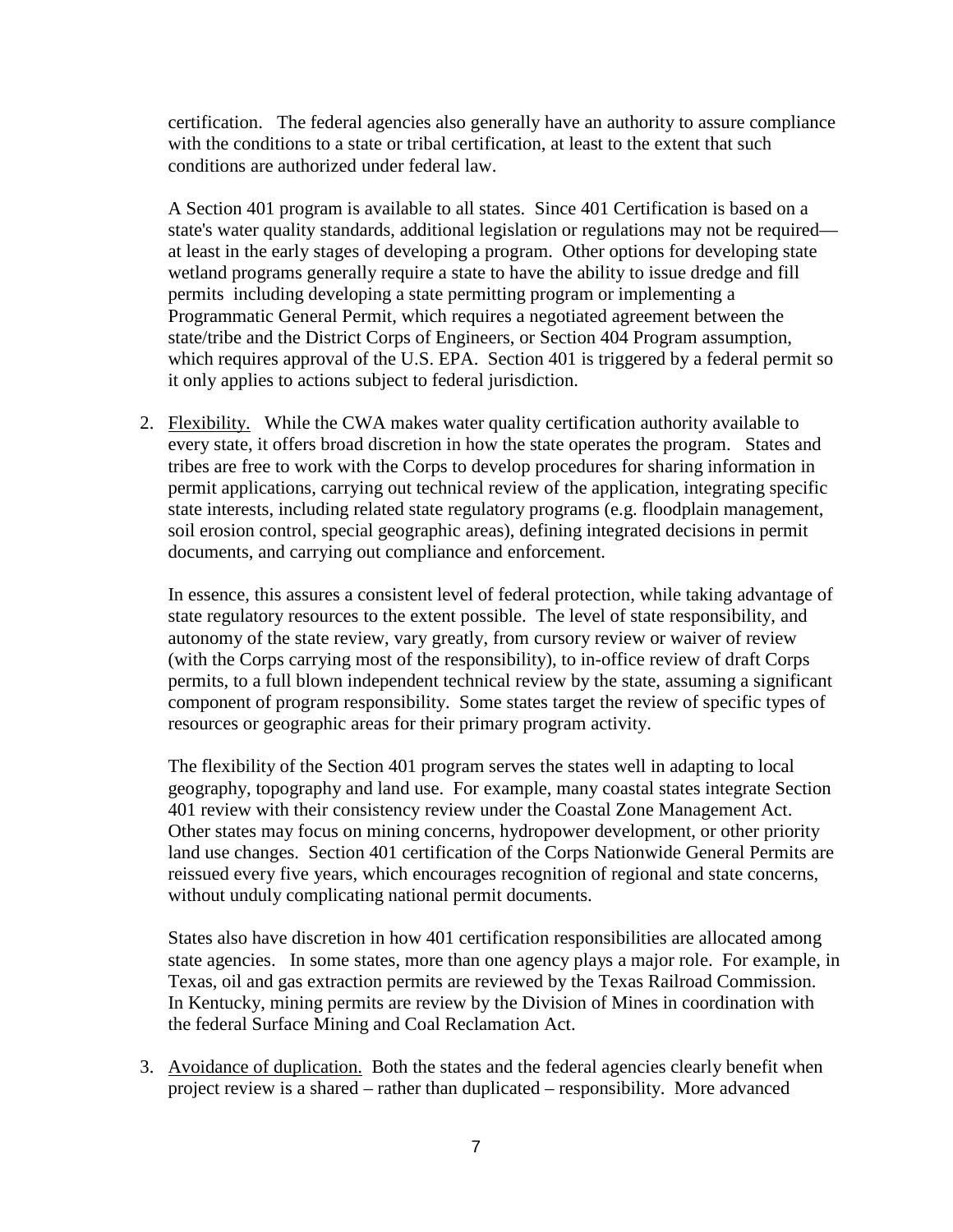programs go so far as to reach an understanding of what federal criteria will be the focus of each agency; for example, North Carolina and some other states rely on the Corps to evaluate a project under the 404(b)(1) guidelines. In return, the Corps may rely on state information to address issues such as indirect effects of stormwater on aquatic ecosystems and cumulative impacts to wetlands and streams.

From the perspective of the permit applicant, a coordinated concurrent review under all major state and federal authorities provides obvious benefits in avoidance of duplication and delays produced by concurrent reviews. Coordination among agencies also helps to avoid potentially conflicting permit conditions or limitations (e.g. differing mitigation requirements).

#### 4. Best use of the technical expertise of state and federal agencies and their staff.

In our reviews, we noted multiple examples of sharing of expertise among state and federal agencies to improve the overall evaluation of project impacts.

- The state of North Carolina noted that their state staff typically have greater expertise in the identification of aquatic insects – as used in bioassessment processes, than Corps District staff, and therefore the Corps relies on state expertise.
- State of Kentucky staff provide expertise on coal mining impacts.
- South Carolina provides expert evaluation of project that impact shellfish harvesting waters, requiring demonstration of BMPs to ensure the discharge will not result in fecal coliform levels will not exceed the limit for shellfish harvesting.

States have ready access to many types of information from state fish and game and endangered species programs, floodplain managers, and land use managers. The Corps often brings expertise in engineering of large projects and alternatives to avoid impacts, legal expertise, and a national perspective on 404 program requirements. EPA plays a special role in addressing potential impacts to tribes and neighboring states, as well as an in-depth understanding of water quality standards and processes.

5. Growth potential. States or tribes can readily expand their role in regulatory review as the state gains technical ability and experience; there is no fixed limit on the scope of state project evaluation, or level of input to the Corps process. Presumably, interagency agreements would be updated to reflect an increased state role, and NWP conditions may be modified in a future years, but states do not have to request approval from the federal agencies to expand their 401 certification process or to ensure that the Corps will accept more detailed comments. Likewise, if a state faces a sudden limitation, whether political or in event of emergency such as natural disaster, Corps staff automatically resumes responsibility.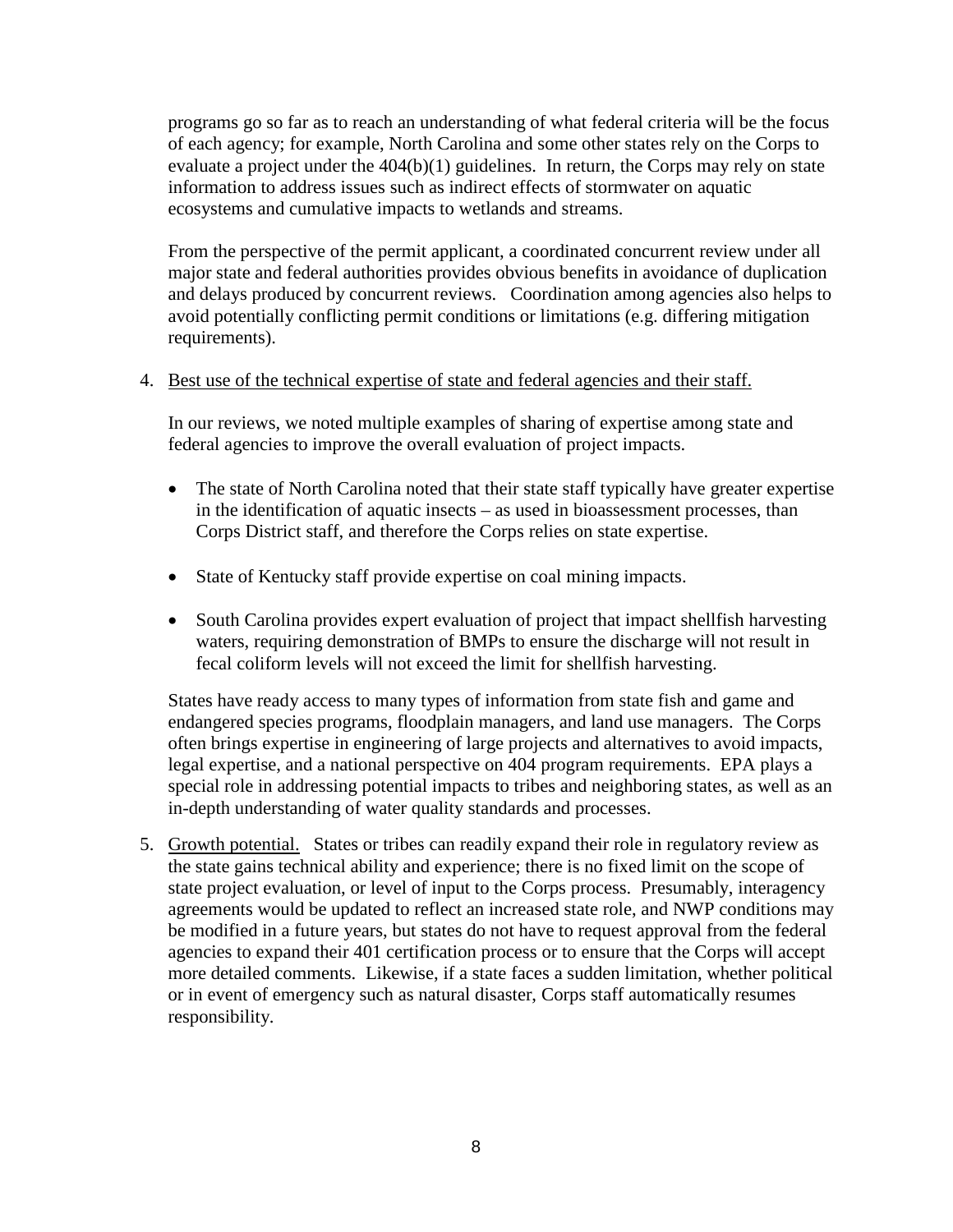#### **LIMITATIONS OF SECTION 401 CERTIFICATION**

- 1. Section 401 does not eliminate the need for a federal permit. States and tribes need to understand that Section 401 ensures state input to issuance of a federal permit or license, but cannot replace the federal authorization with a state process. Even where a state conducts a robust review, and the Corps relies heavily on state findings, issuance of the federal permit is always a legal requirement.
- 2. The Corps may shift the burden of resolving permit issues or enforcing permits to the state or tribe in the event of state denial or conditional certification. Corps staff may issue a provisional permit that authorized the activity provided that the state provides water quality certification. Provisional permits are issued routinely in some wellestablished and coordinated programs, but if the state disagrees with federal findings, or believes that additional requirements must be attached to the permit, they may bear the regulatory burden of these actions. For example, if a state denies certification of a Nationwide Permit, the Corps may issue a provisional verification of compliance under a NWP requiring that the state complete a water quality certification review for each individual authorization. In addition, the Corps may assert that they do not have authority to enforce conditions that exceed federal authority while they are consistent with state regulations.
- 3. State responses to a request for 401 certification must be based on state water quality standards, or other appropriate requirements of state law. In some instances, a state may have concerns that exceed its established regulations; for example, Texas notes that the lack of zoning in their state can limit their ability to address floodplain issues and to coordinate with FEMA. Some states have 401 regulations that limit the state authorities that can be considered in a 401 certification decision.

#### **BARRIERS TO FULL IMPLEMENTATION OF SECTION 401 CERTIFICATION AUTHORITY**

- 1. Cost and lack of federal funding. Cost is clearly a factor in the scope of 401 program development. Given the ability to defer many aspects of dredge and fill review and enforcement to the Corps and EPA, many states do so. However, a number of state staff also indicate that they would like to do more if funds were available for development of necessary standards, assessment methods, or other procedures and to support ongoing implementation staff. State 401 certification programs are most often funded out of the state's general fund with additional support from permitting fees in those states that charge fees. A handful of states receive funding out of Section 319 or 106 Clean Water Act funds. EPA also provides funding for wetland *program development* through state Wetland Program Development Grants but these specific grants cannot be used for implementation of state wetland programs.
- 2. Lack of state funding or support. Some states are not limited by funding, but by a basic lack of state support for regulation of dredge and fill activities. This may be due to competition with other state priorities, limited pressure on the impacted resources, or lack of public support for regulatory programs. While these factors may limit the scope and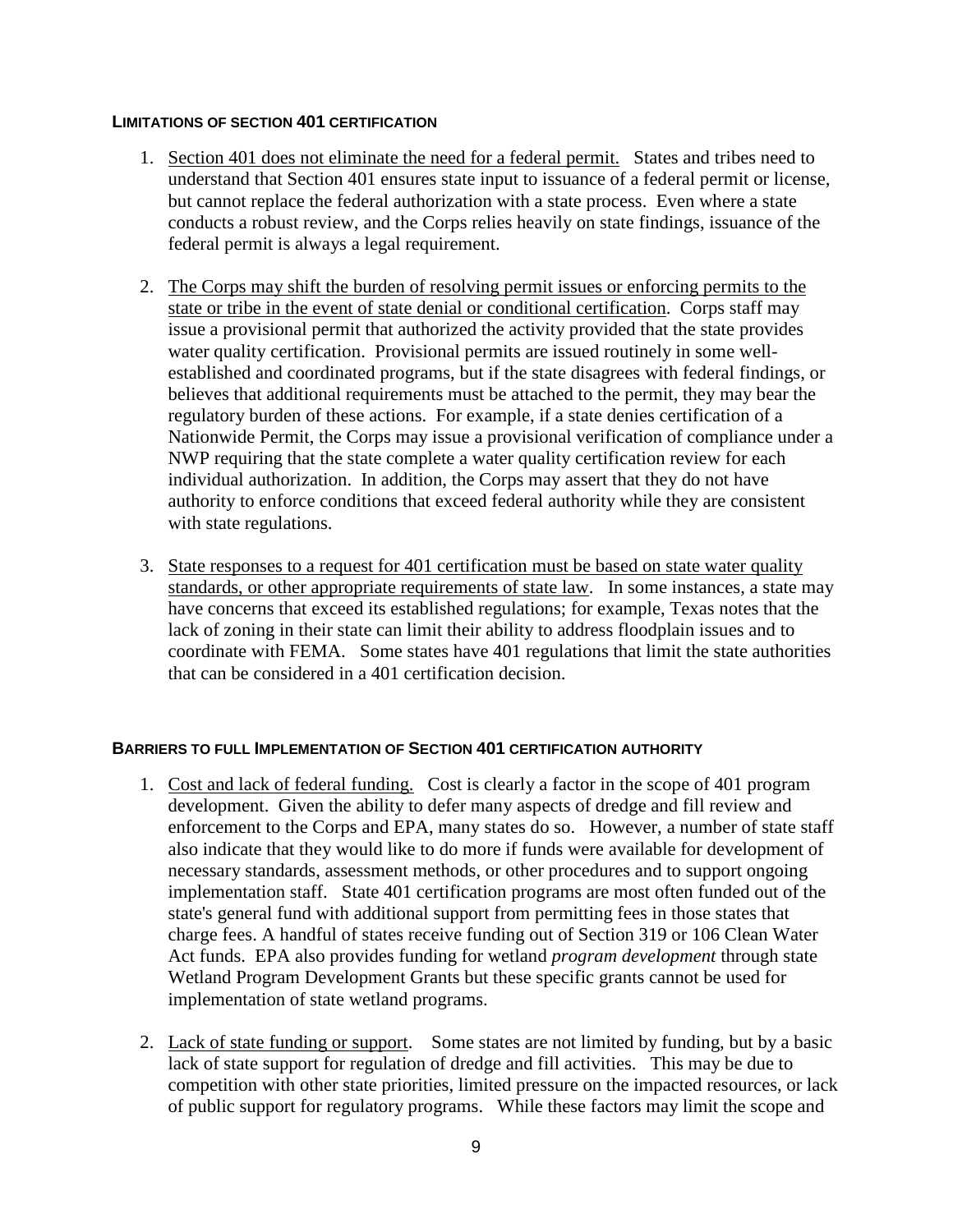depth of a state's 401 program, they do not remove the basic authority to issue, deny, or condition issuance of a particular federal permit or license that is of concern.

Increased understanding of the benefits of streamlining state-federal review including the 401 certification process may help to overcome public resistance to support for a state program.

3. Section 401 review deadlines imposed by the Corps. Although Section 401 of the CWA provides states up to a year to provide 401 certification, many Corps Districts have established a shorter review period, after which they may issue a "provisional" permit that requires subsequent state certification. When provisional permits are issued, states may feel that they have limited ability to coordinate conditions, limitations and mitigation requirements with the Corps. If the state does not have independent enforcement authority, it may feel that there is little point in attaching state conditions that may not be enforced by the Corps.

States may also have issues with the way that the Corps applies deadlines. Idaho indicated that they have, on occasion, waived certification inadvertently because they missed a Corps-defined 60-day deadline for comment. In this instance the Corps considers the certification waived if the state has not commented within 60 days. In some cases, Idaho has been required to issue certification to avoid missing the deadline without certainty of what is proposed in the final permit. However, the Corps has indicated that any state may request an extension for the review period, up to a year. A number of states were concerned with abbreviated deadlines for certification of NWPs in 2007 – the time provided did not allow for full review under some state authorities, including public notice and comment as defined by state rules, Coastal Zone certification, and similar reviews.

In other states, deadlines are not an issue; for example, Georgia is given up to a year by their Corps district.

- 4. Potential disagreements over permit conditions. Some states report frequent disagreements with Corps staff regarding various issues including the scope of jurisdiction, mitigation requirements, and other conditions of 401 certification. When conflicting requirements are associated with a permit, the burden may be on the permit applicant to seek resolution, or the state may be responsible for enforcing its own conditions. Both situations may result in legal expenses and delays that reduce public support for the regulations. States that have negotiated applicable BMPs in advance appear to avoid this issue to an extent.
- 5. Inconsistency among Corps Districts. States may find it challenging to work with multiple Corps districts that do not follow the same procedures. For example, Texas works with Districts that use significantly different assessment methods – some relying on HGM models, and some that will not accept HGM. Wisconsin has found that the Corps in Detroit does not coordinate effectively with them to obtain authorization of Corps operations, although they have an excellent working relationship with St. Paul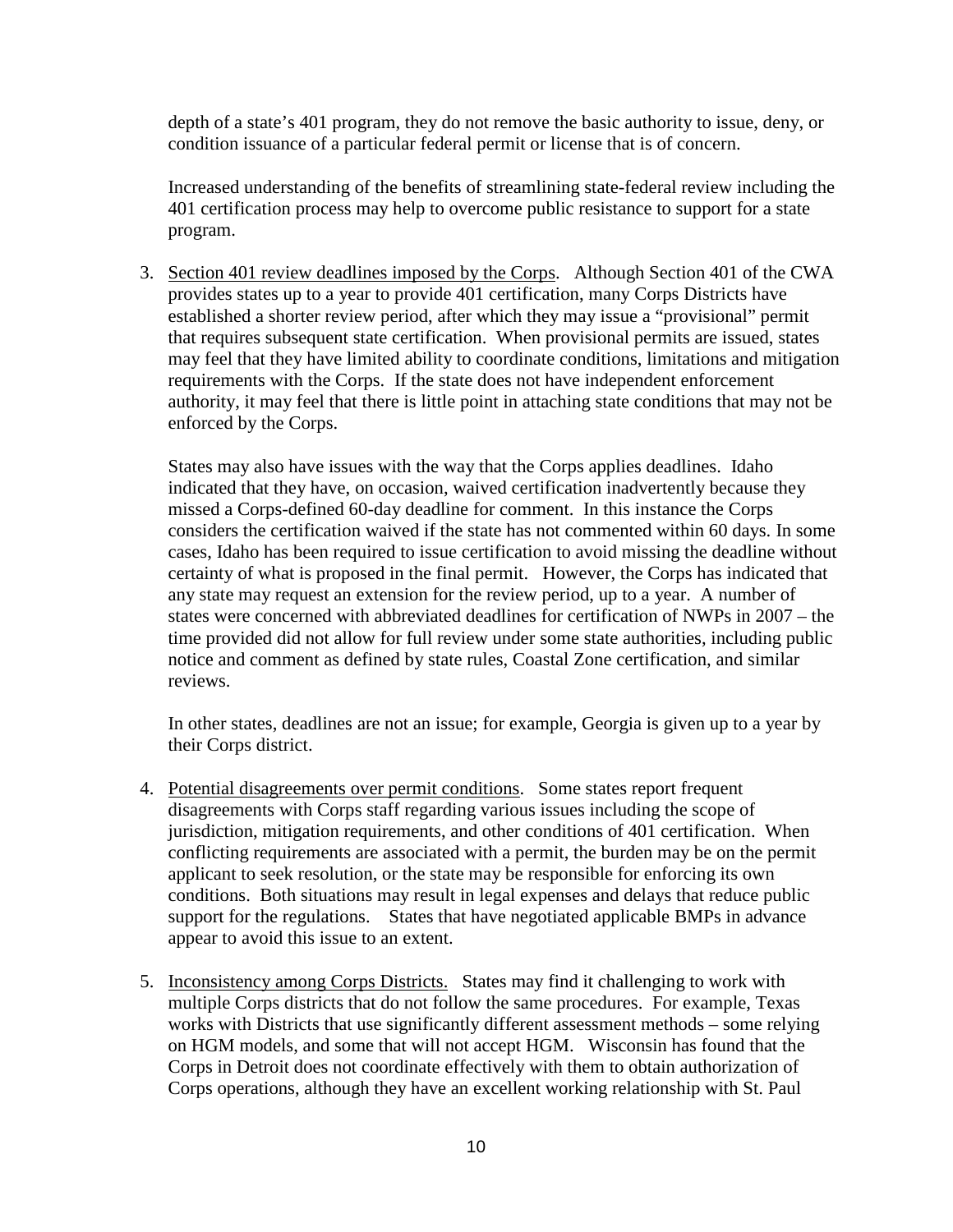staff.

- 6. Lack of public understanding or support where programs are not well-coordinated. The public may perceive Section 401 certification as duplicative if the Corps routinely issues permits that must be followed by a separate state review, or where other state authorizations (such as Coastal Zone management or endangered species reviews) are required consecutively rather than being coordinated among state and federal agencies.
- 7. Limited federal enforcement. While most states interviewed appear satisfied with federal compliance and enforcement actions, some concerns were expressed. Texas noted that the Corps uses its discretion to take enforcement action in response to some BMP conditions, but not others, in an unpredictable manner. Delaware noted that the level of federal enforcement effort has declined in recent years; the Corps used to carry out semiannual surveillance flights, but enforcement is now complaint driven.

### **INNOVATIVE PRACTICES AND UNDERUTILIZED POTENTIAL**

The inherent flexibility of 401 certification has produced numerous examples of innovative approaches tailored to the needs of individual states and geographic regions. It is also clear that states have not yet taken full advantage of the 401 certification process. The following few examples highlight ways in which states, EPA and the Corps work together to maximize the benefits of Section 401.

1. Use of "other appropriate requirements of state law." Virtually all states that participated in this review indicated that their 401 certification process rests on assuring compliance with state water quality standards, but fewer cited a reliance on other related provisions of state law. While a number of states solicit comments under related state authorities, e.g. fish and wildlife programs, floodplain protection, and stormwater management—the states typically indicated that certification conditions or the basis for denial must be directly tied to the water quality standards. However, EPA has indicated that — if the need for a certification of a discharge has been established — the state may consider other applicable state laws in its certification review.

More robust and efficient state 401 programs tend to more broadly integrate review under many programs related to water quality, and associated changes in land use, including floodplain management, soil erosion and sedimentation control, state listed species or heritage areas, and so on. However, the state may also need the authority to independently enforce aspects of a certification that are based on such authorities.

The benefit of this broader approach is recognized. Texas, for example, is actively seeking authority to apply other state laws in its 401 process, and also to increase integration of its existing stream program.

2. Use of antidegradation provisions of state water quality standards. States vary in their use of antidegradation provisions, but some states have found this component of water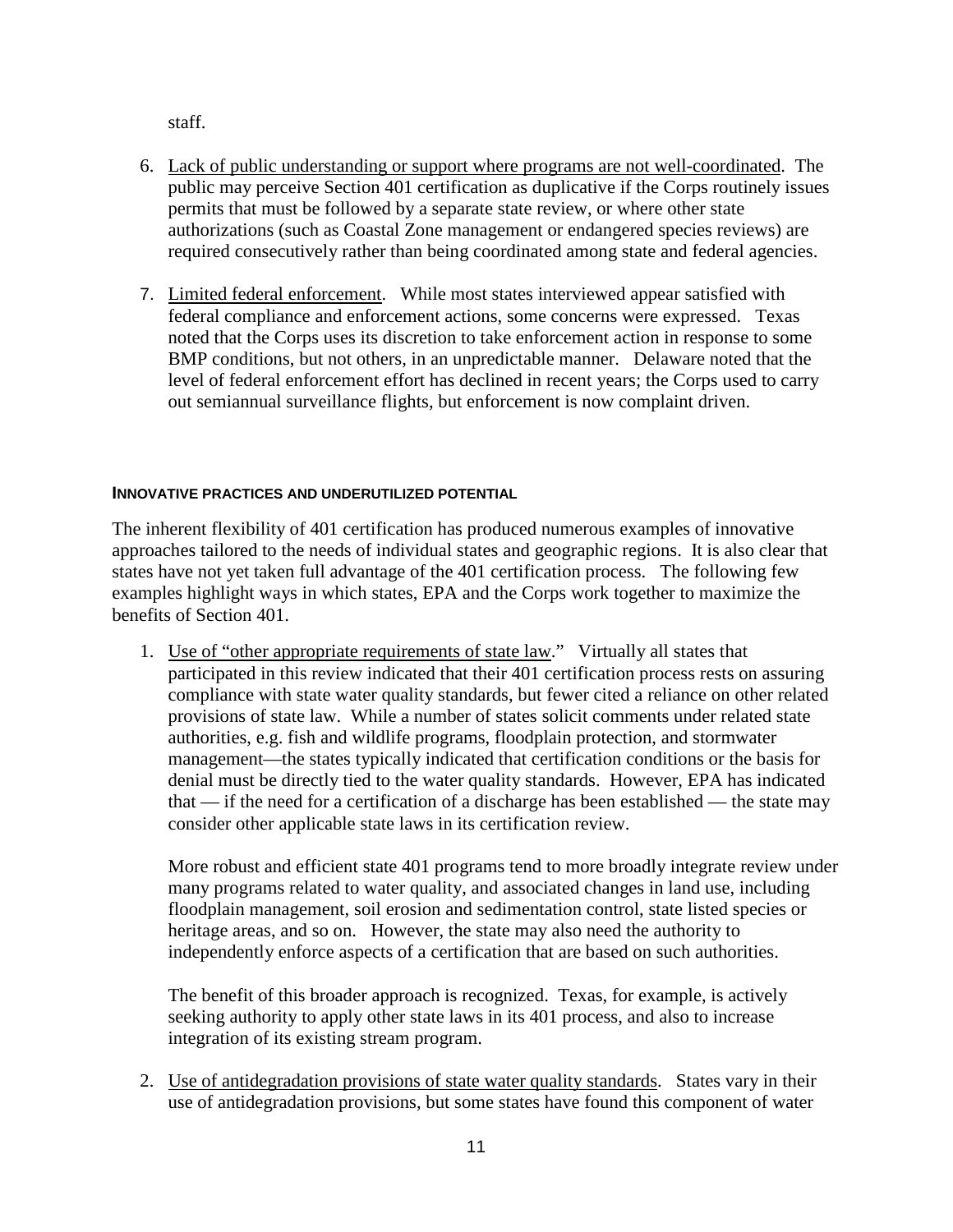quality standards to be an effective tool for resource protection. Following a legal decision on this issue, Tennessee now requires social and economic justification for projects that would result in degradation of water quality, including significant loss of habitat, with a more strenuous justification required for impacts to outstanding resource waters. Degradation can be rendered *de minimis* through in-system mitigation.

- 3. Mitigation programs. Following adoption of the federal mitigation rule (Subpart J of the 404(b)(1)Guidelines), state coordination with the Corps regarding mitigation requirements has increased. Many states have developed agreements with their Corps districts to facilitate agreement on mitigation. A number of states have established mitigation banking or in-lieu-fee programs which serve to meet both state and federal needs. Watershed planning carried out at the state level can also help to support applicant responsible mitigation.
- 4. Tiered systems for permit review. Both state and federal agencies recognize that the greater portion of staff effort should be directed to those projects having the greatest potential resource impacts. To assist in this effort, a number of states have developed agreements with the Corps that establish regulatory tiers based on a variety of criteria; these tiers are used to define the extent of state review under Section 401. States may waive certification of lower impact projects, or the Corps may simply require standard BMPs defined by the state. Categories with the greatest impact receive the most attention from the states as well as public review and comment.

Because the state and the Corps work together to develop appropriate criteria, this system can be tailored to the particular needs and capabilities of the state, and to local resource management priorities. The system is readily regionalized, and can also recognize locally rare but important resources.

- 5. Transparency and sharing of data and technology. Stronger state programs appear to benefit from a clear understanding of final Corps actions and decisions. Some states appear to receive quite limited feedback from the Corps. For example, Missouri indicated that it would be helpful to be notified at least regarding mitigation requirements in final permit actions, in part so that they will be aware of actions being taken by applicants. More robust 401 certification programs appear to have very open communication between the states and Corps districts. Information sharing may be enhanced by shared data systems, but these appear to be the exception rather than the rule. Data sharing may be limited by cost or security concerns.
- 6. Use of 401 certification as a stepping stone to use of programmatic general permits or Section 404 assumption. States can initiate a basic regulatory review process under Section 401 relatively easily, but some states have used this process as the first step in development of a much more robust program. Wisconsin, for example, adopted state wetland water quality standards that closely paralleled the  $404(b)(1)$  guidelines to allow them to assume the greatest level of responsibility possible in technical review. They subsequently replaced NWPs with a special agreement similar to a Regional General Permit to further support Wisconsin state priorities and concerns. They are not alone.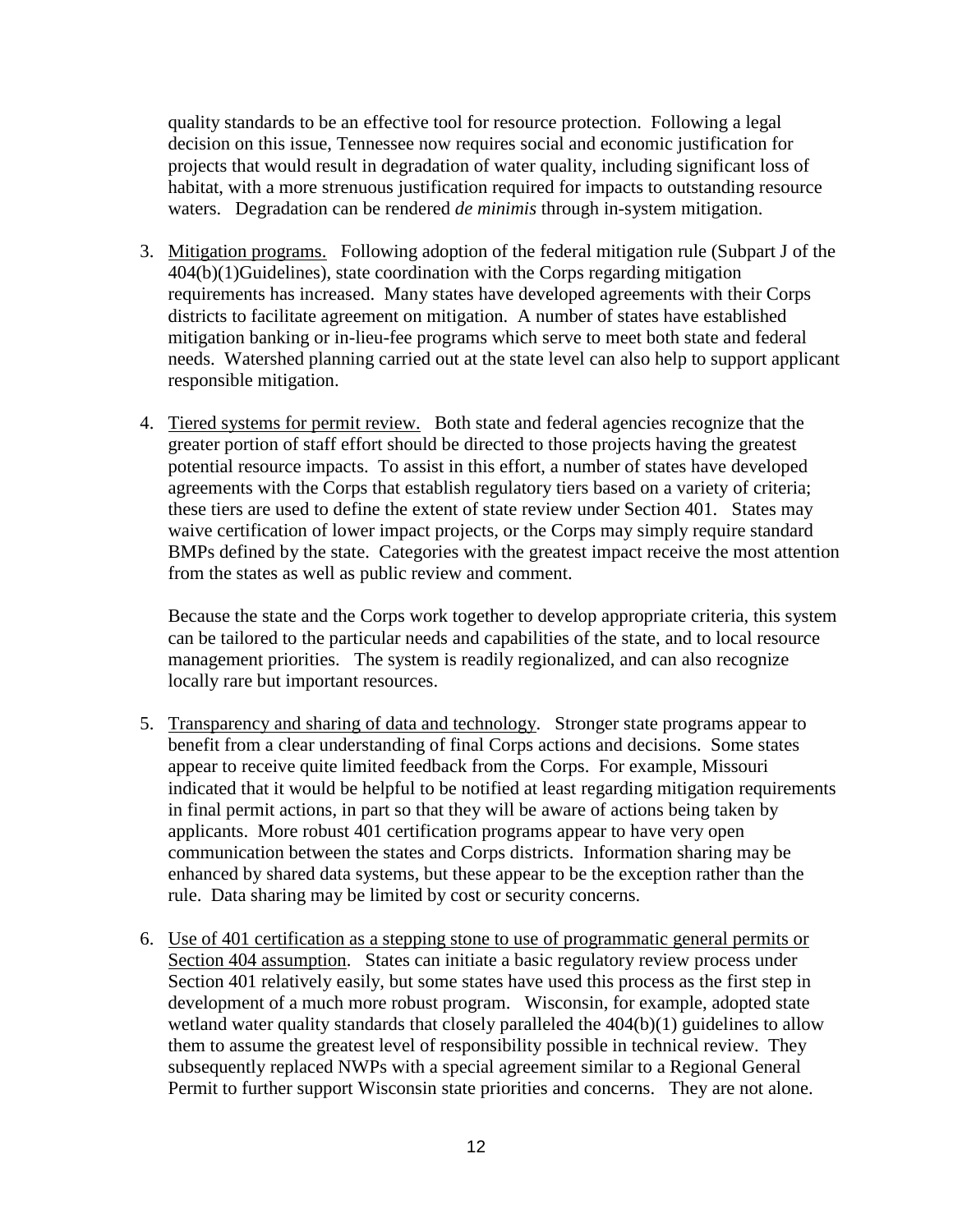Other states that have gained experience and technical expertise through 401 review are now using or considering programmatic general permits or program assumption to gain greater autonomy.

- 7. Interagency agreements. Although not required by provisions of Section 401, many states noted the importance of their formal Memoranda of Agreement with the Corps to clearly define various project components. Some of these agreements address coordination with other state programs (e.g. coastal zone); special provisions for priority areas of concern – such as mining or protection of coldwater fisheries; most define interagency coordination practices. Wisconsin had developed a multi-agency MOA to facilitate the particular needs of permitting wetland restoration projects.
- 8. State compliance and enforcement. As states build state 401 certification programs, they generally undertake greater responsibility for compliance and enforcement. Enforcement programs can be extremely time-consuming, and coordination of enforcement actions among agencies must be carefully coordinated to avoid working at cross purposes. Wisconsin's establishment of a multi-agency state/federal enforcement task force is an example of a process designed to maximize the efficiency and strength of a regulatory program.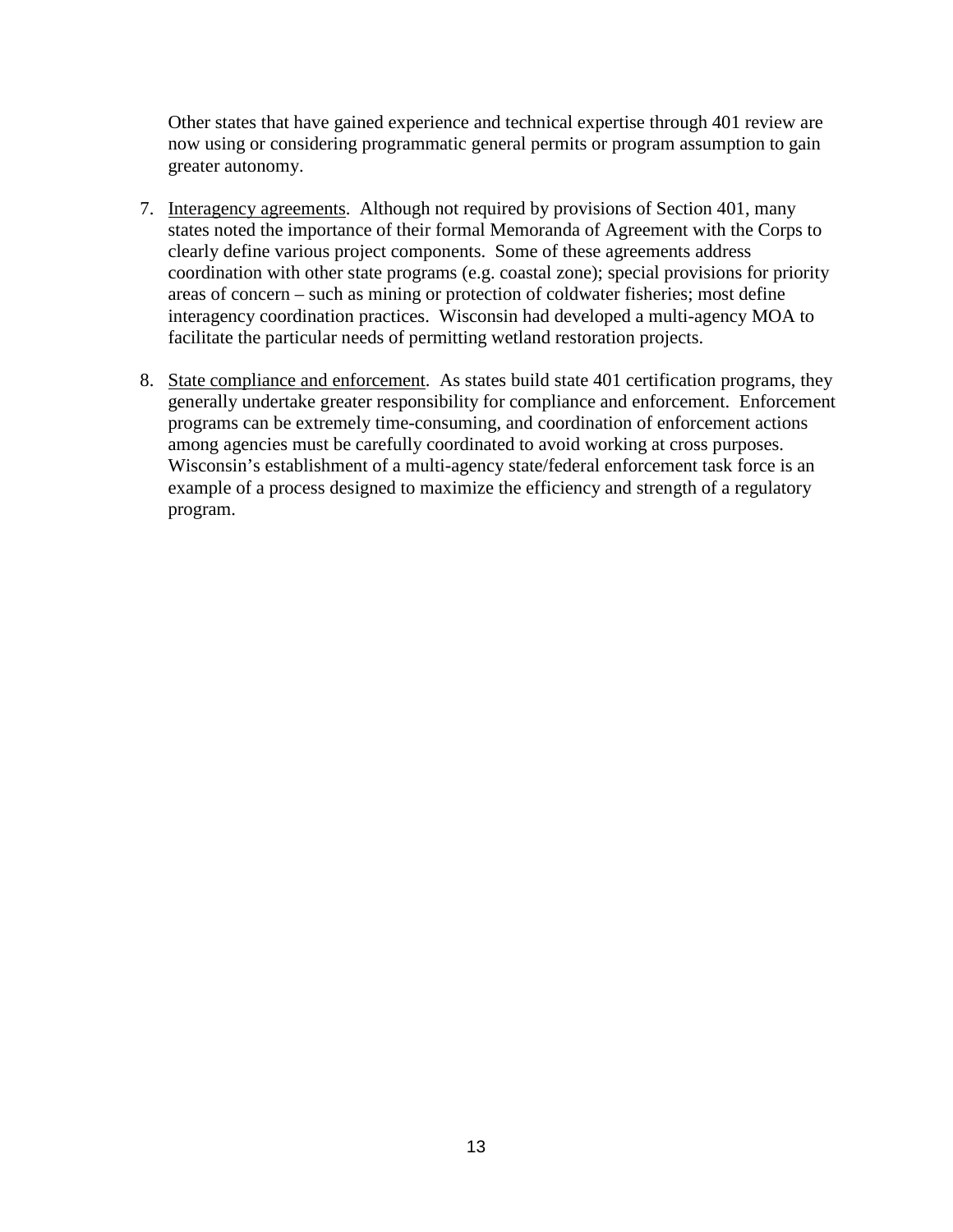**Appendix A:** List of states participating in the ASWM review of Section 401 certification programs, with state contacts.

| <b>Delaware</b>       | Delaware Department Natural Resources and Environmental Control<br>Laura Herr and Mark Middle            |
|-----------------------|----------------------------------------------------------------------------------------------------------|
| Georgia               | Georgia Department of Natural Resources<br>Keith Parsons and Dale Caldwell                               |
| Idaho                 | <b>Idaho Department of Environmental Quality</b><br>Johnna Sandow                                        |
| Kentucky              | Kentucky Division of Water<br>Alan Grant                                                                 |
|                       | Kentucky Division of Mine Permits<br>Danita LaSage                                                       |
| Louisiana             | Louisiana Department of Natural Resources<br>Jamie Phillippe                                             |
| <b>Missouri</b>       | <b>Missouri Department of Natural Resources</b><br><b>Carrie Schulte</b>                                 |
| <b>North Carolina</b> | North Carolina Department of Environment and Natural Resources<br>Ian McMillan and John Dorney           |
| <b>South Carolina</b> | South Carolina Department of Health and Environmental Control<br><b>Heather Preston and Rheta DiNovo</b> |
| <b>Tennessee</b>      | Tennessee Department of Environment and Conservation<br>Dan Eagar                                        |
| <b>Texas</b>          | <b>Texas Natural Resources Conservation Commission</b><br><b>Mark Fisher</b>                             |
| Wisconsin             | <b>Wisconsin Department of Natural Resources</b><br><b>Cherie Hagen</b>                                  |